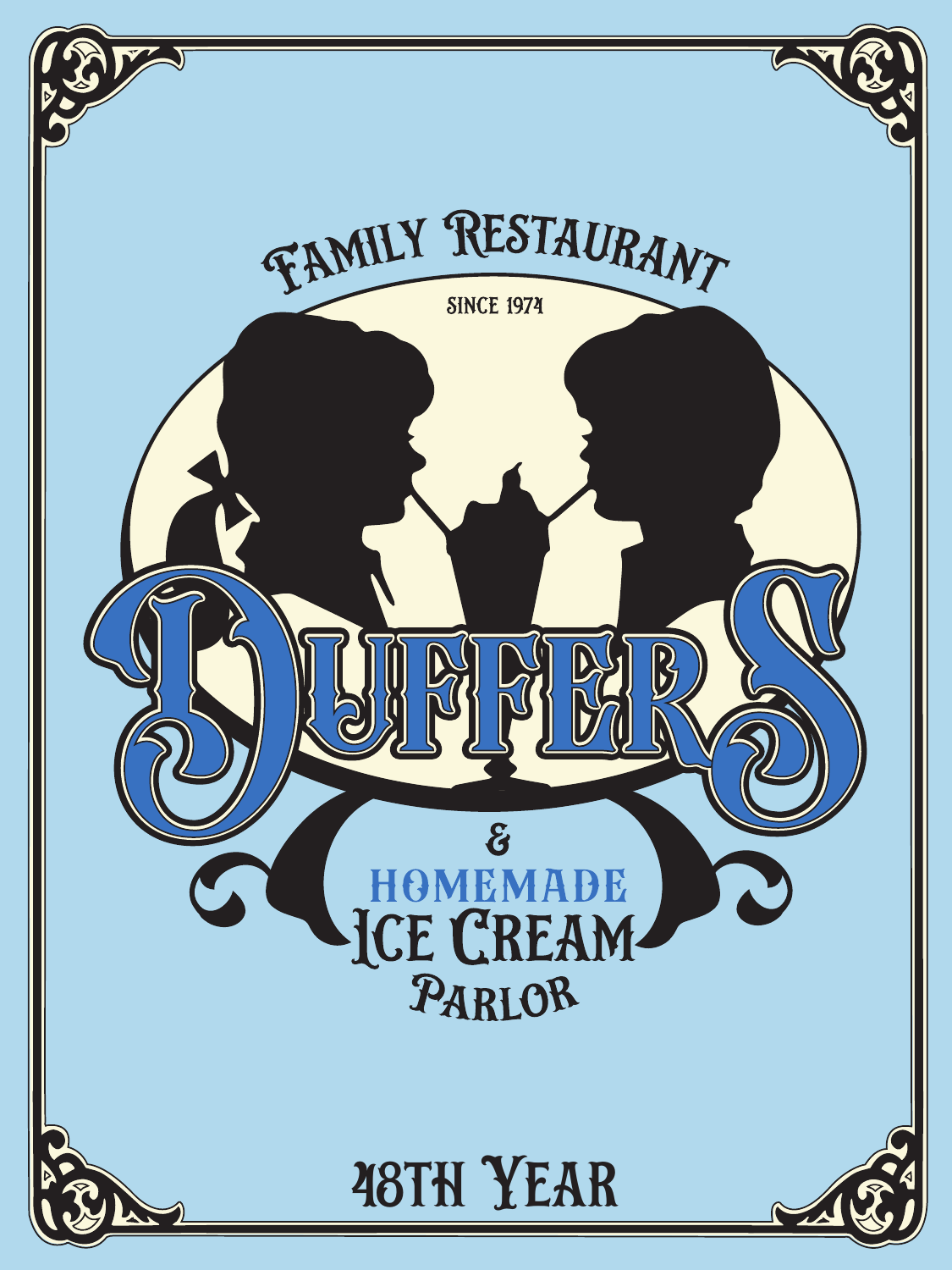# FOUNTAIN MENU

#### **No Cones Served or Allowed in Parlour, Please!**

**We're proud of our HOMEMADE ICE CREAM and are continually working on creating new confections for your enjoyment. Check our table tents for today's special flavors!**

### Special Sundaes

#### **STRAWBERRY STACK.....................................................11.95** Homemade, Buttery Poundcake – Topped with Strawberries,

Whipped Cream and a Cherry.

- **CARAMEL APPLE SUNDAE.......................................... 11.95** All of the Fun, but None of the Mess. Homemade Vanilla Ice Cream Topped with our Fresh Baked Apple Pie, Warm Caramel, Whipped Cream and a Cherry.
- **UNMISTAKABLY TWIX..................................................11.95** "It's All in the Mix" Our Chocolate Ice Cream Bathed in Hot Caramel, Unmistakable Twix Pieces, Whipped Cream and a Cherry.
- **STRAWTELLA ...................................................................11.95** Spread the Happy with this Creation. Vanilla Ice Cream Sandwiched Between Our Brownies, Fresh Strawberry Slices, Nutella Drizzle.
- **BLONDIES ARE SWIRLS BEST FRIEND...................11.95** This is What Great Sundaes are Made of- Our Chocolate Chunk Blondies, Vanilla Ice Cream, Swirls of Hot Caramel, Whipped Cream and a Cherry.
- **CHOCOLATE, CHOCOLATE, CHOCOLATE..............11.95** Do You Need a Little Chocolate? Try This - Chocolate Ice Cream, Chocolate Brownie Chunks, Chocolate Syrup, and Chocolate Chips Topped with Whipped Cream and a Cherry.
- **HALF BAKED COOKIE...................................................11.95** The Classic Cookie America Loves! Toll House Cookie Dough Covering Our Vanilla Ice Cream Topped with a Fresh Baked Chocolate Chip Cookie, Whipped Cream and a Cherry.
- **BERRY BANANA ACAI BOWL.......................................11.95** Get a Taste of the Pure Amazon. Sambazon Acai Sorbet Topped with Berries, Banana Slices, Coconut, Granola and a Drizzle of Honey.
- **COFFEE TOFFEE..............................................................11.95** Coffee Talks in this Creation! Our Robust Coffee Ice Cream Topped with Chocolate Sauce, Bits of Toffee, Whipped Cream and a Cherry.
- **CHOCOLATE STORM.....................................................11.95** The Weatherman Predicts Total Pleasure. Our Chocolate Ice Cream in a Downpour of Brownie Chunks and Hot Caramel, Covered in a Hailstorm of Heath Bars with Whipped Cream and a Cherry.
- **TURTLE SUNDAE............................................................11.95** A Luscious Treat Made with Vanilla Ice Cream, Cascades of Hot Caramel and Hot Fudge, Freshly Salted Pecans, Whipped Cream and a Cherry.
- **COOKIE CRUSH ................................................................11.95** Salty Sweet Plays Hopscotch to your Senses! A Fresh Baked Salted Caramel Cookie with the Crunch of Toffee, Pretzels and White Chocolate Topped with Our Vanilla Ice Cream, Hot Caramel, Pretzel Crush, Whipped Cream and a Cherry.
- **FLUFFERNUTTER..........................................................11.95** This Gooey Confection Starts with Peanut Butter Ice Cream Covered with Peanut Butter Caramel Sauce. Top that with Marshmallow, Peanuts, Ripples of Whipped Cream and a cherry.

### **NO SUBSTITUTIONS PLEASE! WE SERVE OLD FASHIONED QUALITY AND QUANTITY!**

## Old Fashioned Sundaes

*Made with Homemade Vanilla, Chocolate or Strawberry Ice Cream with Your Favorite Toppings, Gobs of Real Whipped Cream and a Cherry!*

#### **JUST FOR KIDS** *12 Years Old and Under*

**CLOWN SUNDAE ..........................................................7.95** Vanilla Ice Cream Topped with a Sugar Cone Hat and a Candy Face. Guaranteed to Bring a Smile!

 **BOWL OF DIRT................................................................7.95** Get Down and Dirty! – with Chocolate Ice Cream, Crushed Oreos and Gummy Worms.

 **MONSTER MADNESS....................................................7.95** Mint Chocolate Chip Ice Cream, Hot Fudge and Crushed Oreo Cookies.

**THE PARENT TRAP .....................................................7.95** Oreo Ice Cream, Peanute Butter Caramel Sauce, and Crushed Oreo Cookies

**JUST YOUR SIZE SUNDAE .........................................7.95** Your Choice- One Flavor, One Topping, Whipped Cream and a Cherry Included.

**THE MISS MICHELLE .................................................7.95** A Tribute to our Favorite - Simple but Sweet. Our Vanilla Ice Cream Topped with Reeses Peanut Butter Cups, Hot Fudge, Whipped Cream and a Cherry.

**G'S FRUITY PEBBLES PARTY....................................7.95** The Fruity Way to Rock! - with Vanilla Ice Cream Topped with Marshmallow and Fruity Pebbles Cereal.

> **SMALLER PORTION of Almost Any Sundae DEDUCT 1.00**

### THE CANDY CORNER

**TREAT YOURSELF TO A LITTLE SOMETHING EXTRA TOP YOUR FAVORITE SUNDAE WITH YOUR FAVORITE CANDY 1.95 EACH**

**M&M Peanuts—Twix—Reeses—M&M's – Swedish Fish – OREO Gummie Bears––Heath Bar – Gummie Worms––Reese's Pieces**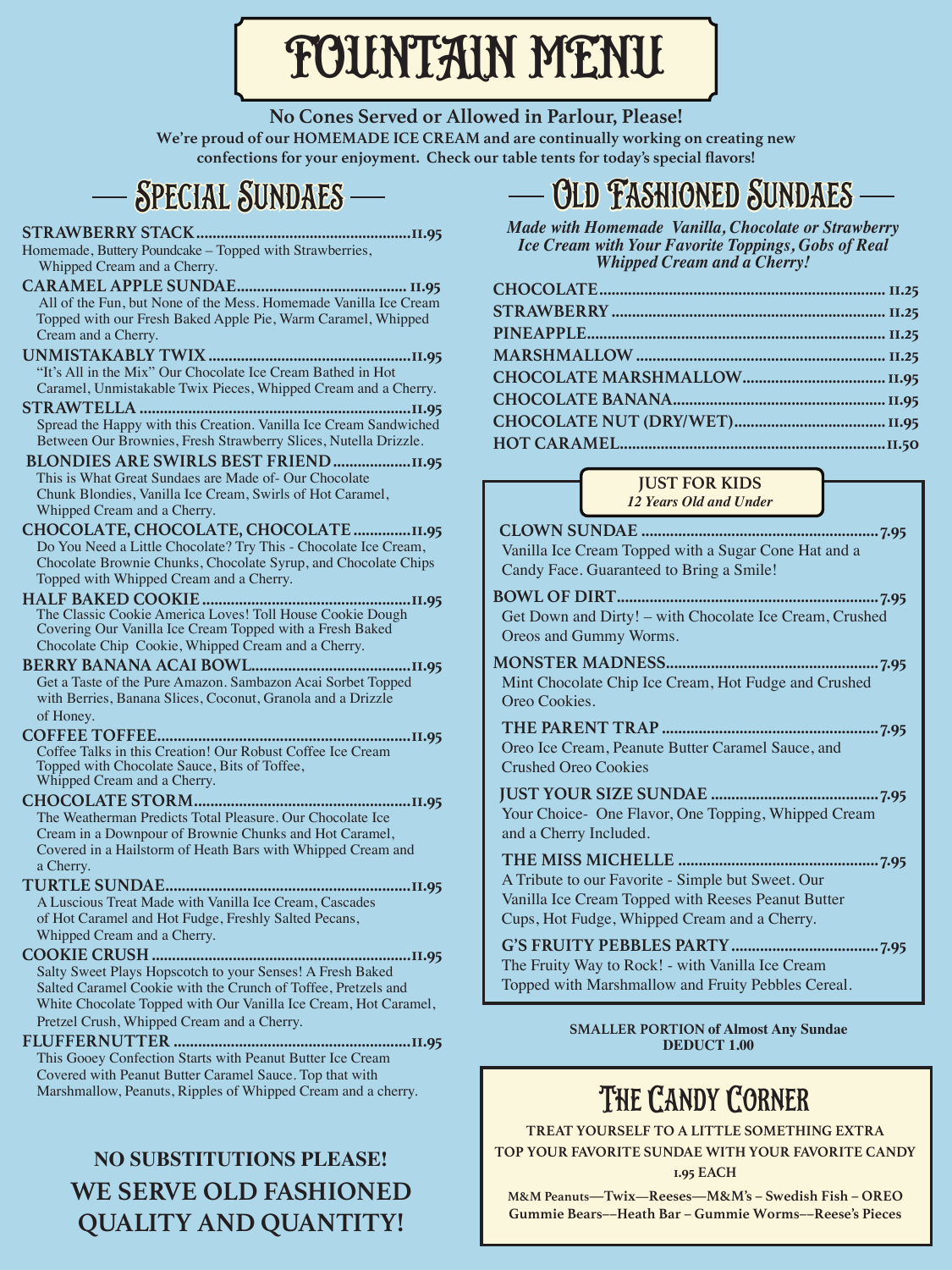**THE LONGS would like to treat you to one of their homemade pizzelle cookies, that are made on the premises, when you purchase the Ice Cream Fountain Favorite of Your Choice!**

### HOT FUDGE SUNDAES

#### **ORIGINAL HOT FUDGE ................................................11.50**

The All Time Favorite. Homemade Vanilla Ice Cream Topped with Hot Fudge, Pure Whipped Cream and a Cherry.

**DOUBLE STUFFED FUDGE..........................................11.95** Ice Cream's Favorite Cookie! Our Oreo Ice Cream Topped with Hot Fudge, Marshmallow Cream, Oreo Cookie Chunks, Whipped Cream and a Cherry.

**MONKEY BUSINESS .......................................................11.95** Let's Go Ape – with Our Homemade Banana Ice Cream, Peanuts, Brownie Chunks, Hot Fudge, Whipped Cream and a Cherry.

**MISSISSIPPI FUDGE PIE ...............................................11.95** Come Ride the Rapids! Coffee Ice Cream Topped with a River of Hot Fudge and Rocky Oreo Cookie Chunks, Whipped Cream and a Cherry.

**PB & BANANAS.................................................................11.95** ELVIS' Favorite — Now Make it Yours. Our Famous Vanilla Ice Cream with Reeses Peanut Butter Cups, Sliced Bananas, Hot Fudge, Whipped Cream and a Cherry.

**REESE'S CUP FUDGE.....................................................11.95**

A Marriage of Two Delicious Favorites – Our Homemade Vanilla Ice Cream and Reeses Cups Held Together by a Bond of Hot Fudge and Topped with a Veil of Whipped Cream and a Cherry.

**CARAMEL FUDGE CRUNCH ......................................11.95** You're in for a Crunchy Treat. Our Creamy Vanilla Ice Cream Topped with Hot Fudge, Hot Caramel, Crunchy Peanuts and Pretzels, Whipped Cream and a Cherry.

**HERE COMES THE FUDGE ..........................................11.95** The Verdict is in and this Sundae Made from a Chewy Fudge Brownie, Vanilla Ice Cream, a Lavish Flow of Hot Fudge, Whipped Cream and a Cherry was Found Guilty of Indecent Deliciousness!

**PRETZEL FUDGE ............................................................11.95** Our Creamy Vanilla Ice Cream Topped with Crunchy Pretzels, Rich Hot Fudge, Whipped Cream and a Cherry.

**BANANA FUDGE ROYAL ...............................................11.95** Incredible Things Happen When We Monkey Around with Our Vanilla Ice Cream, Banana Slices, Hot Fudge, Whipped Cream and a Cherry.

### - ICE CREAM SODAS -

**Black & White—Cherry—Chocolate—Vanilla – Root Beer Strawberry – Choffee** *(Chocolate Soda with Coffee Ice Cream)*

**OLD FASHIONED -** Made with Two Scoops of Homemade

Ice Cream, Whipped Cream and a Cherry **............................... 7.95**

### $-$  Floats  $-$

**Coke—Root Beer—Sprite—Orange Cream REGULAR -** With Two Scoops of Vanilla Ice Cream **...... 7.95**

### $-$  Shakes  $-$

**BLACK & WHITE—CHOCOLATE—VANILLA** *(Malt or Banana .80 Extra) See Table Tents For Other Ice Cream Flavors* **Always Made the Old Fashioned Way! Thick and Creamy**

**7.95**

### Dessert Specialties

**HOT APPLE PIE A LA MODE..........................................9.95**

With a Generous Slab of Vanilla Ice Cream.



**We Will Top the Ice Cream with Fruit or Any Other Topping - Extra 1.50**



**OLD FASHIONED.............................................................12.95** One Whole Banana with Three Giant Scoops of Our Homemade Vanilla, Strawberry and Chocolate Ice Cream, Topped with Chocolate Syrup, Strawberries and Pineapple Toppings, Whipped Cream and a Cherry.

**PEANUT BUTTER BLAST.............................................13.95** One Whole Banana with Three Scoops of our Peanut Butter Ice Cream Topped with Peanut Butter Caramel Sauce, Hot Fudge, Loads of Brownie Chunks, Whipped Cream and a Cherry.

### **WAFFLES AND ICE CREAM**

**A LARGE CRISP BELGIAN WAFFLE............................12.95** Made with Eggs and Butter, Served with a Slab of Ice Cream, Whipped Cream and a Cherry.

#### **IF YOU PREFER, WE WILL TOP IT WITH ONE OF THE FOLLOWING TOPPINGS - 1.50 EACH**

**Hot Caramel—Chocolate— Hot Fudge**

**Pineapple—Strawberry—Banana**

**THE ULTIMATE WAFFLE! .............................................14.95** Our Delicious Belgian Waffle Topped with Vanilla Ice Cream, Cascades of Hot Caramel and Hot Fudge, Heath Bar Chunks, Whipped Cream and a Cherry.

**WAFFLES FOSTER ...........................................................14.95** Our Delicious Belgian Waffle Topped with Vanilla Ice Cream, Warm Caramel, Banana Slices and Roasted Pecans, Whipped Cream and a Cherry.

**THE GIRL SCOUT.............................................................14.95** Our Delicious Belgian Waffle Topped with Mint Chocolate Chip Ice Cream, Hot Fudge and Oreo Cookie Chunks, Whipped Cream and a Cherry.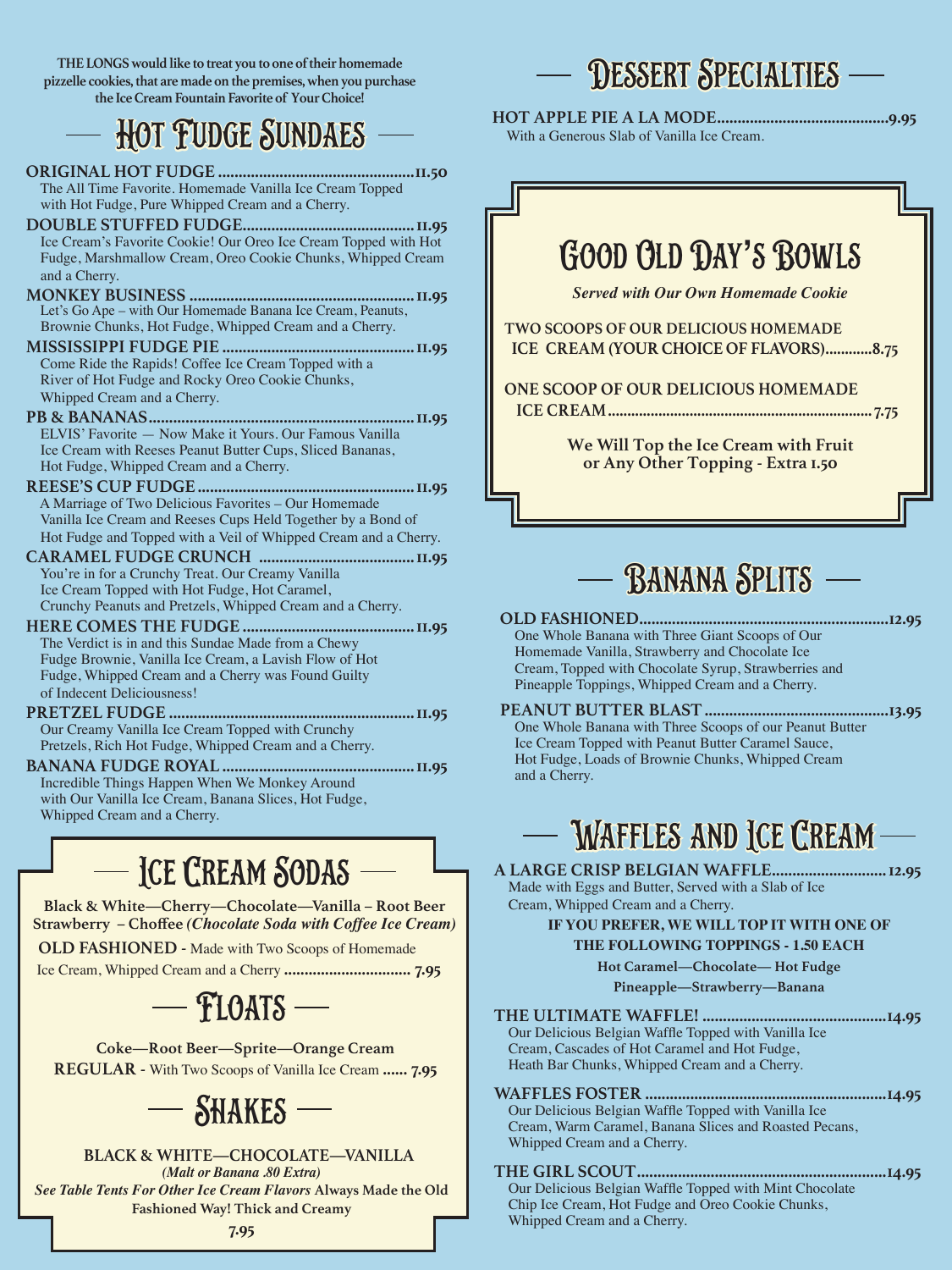### SNACKS & APPETIZERS -

#### **FREEDOM FRIES............................................................ 11.95** Loads of Crispy Fries - Topped with Melted Jack and Cheddar Cheese, Crisp Bacon. Ranch Dressing for Dipping.

- **CRAB CAKE STARTER..................................................16.95** Our Own Lump Crab Cake Topped with Fresh Roasted Corn and Black Bean Salsa and a Chipotle Cream Dizzle.
- **FRIED RAVIOLI................................................................8.95** Deep Fried Ravioli with a Hint of Spice Stuffed with Ricotta Cheese and Served with Our Own Marinara Sauce.
- **CHEESE STEAK EGG ROLLS.......................................12.95** A Cheese Steak, Fried Onions with the Crunch of an Egg Roll. Served with Sriracha Ketchup for Dipping.

**DO THE TWIST...............................................................12.95** A Jumbo Warm Bavarian Style Pretzel Served with Bacon Jam, Hot Cheese, and Sweet Bavarian Mustard for Dipping.

**CHICKEN QUESADILLA...............................................12.95** Grilled Seasoned Chicken Breast with Melted Jack Cheese, Peppers and Onions, Between Flour Tortillas. Served with Salsa, Sour Cream and Green Onions.

- **BUFFALO BITES..............................................................12.95** Tender Chicken Bites Fried Golden-Brown and Coated with a Spicy Hot Sauce. Served with Blue Cheese Dressing.
- **FRIED DILL PICKLE FRIES...........................................8.95** Lightly Breaded with a Touch of Heat. Served with Ranch for Dipping.
- **NACHOS SUPREME.......................................................12.95** Crisp, Warm Tortilla Chips Covered with Melted Jack and Cheddar Cheese, Roasted Corn and Black Bean Salsa, Green Onions, Fresh Jalapeno Pepper Slices and Sour Cream. (Add Avocado 2.95 Extra, Pulled Pork or Grilled Chicken 3.95 Extra)
- **CHICKEN FINGERS.........................................................8.95** Served with Your Choice of Barbecue or Honey Mustard.
- **FRIED MOZZARELLA MARINARA............................8.95** Deep Fried Breaded Cheese Wedges Served with a Tangy Tomato Sauce.
- **FRIED BROCCOLI ..........................................................8.95** Batter Dipped and Deep Fried to Perfection. Served with a Dijon Sauce.
- **ONION RINGS...................................................................8.95** Rings of Onions Dipped in Batter and Deep Fried to a Crispy Crunch. *(With Melted Cheese 1.00 Extra)*
- **CURLEY FRIES................................................................. 5.95** *(With Melted Cheese 1.00 Extra)*

**We Use 100% Cholesterol-Free Vegetable Oil For Frying.**



A Crock of Delicious Onion Soup Covered with a Bubbling Golden Cheese Top

### Steak Sandwiches

*7 Ounces of Philadelphia Style Chipped Steak Served on an Italian Roll*

| With Cheese, Mushrooms, Sweet Peppers and Fried Onions. |  |
|---------------------------------------------------------|--|
|                                                         |  |
| With Bacon and Cheese.                                  |  |
| With Cheese and Pizza Sauce.                            |  |

### **SALADS**

**TOSSED GREEN SALAD..............................................7.95** With Your Choice of Dressing. **(***Add a Scoop of Tuna, Chicken.................................... 3.95 Extra)* **CAESAR SALAD ........................................................... 12.95** Crisp Romaine Lettuce, Tossed With Homemade Caesar Dressing, Croutons and Grated Parmesan. *(Add Grilled or Crispy Chicken \$5.95 Grilled Shrimp or Salmon \$7.95)* **GRILLED SHRIMP OCHO BOWL............................16.95** Fresh Summer Greens Topped with Grilled Shrimp Our Roasted Corn and Black Bean Salsa, Quinoa, Avocado and Catija Cheese in a Lemon-Lime Vinaigrette. **SUMMER STRAWBERRY SALAD............................ 15.95** Fresh Summer Greens Topped with Your Choice of Grilled or Crispy Chicken, Summer Ripe Strawberries, Crumbled Bleu Cheese and Roasted Pecans. Served with Strawberry Poppy Seed Dressing on the Side. **CLASSIC COBB............................................................. 15.95** Grilled Chicken, Avocado, Tomatoes, Hard Boiled Egg, Crumbled Bleu Cheese and Bacon Served Over Mixed Greens. **ROCKET SALAD ..........................................................14.95** Fresh Arugula, Crispy Fried Artichoke Hearts Stuffed with Goat Cheese, Roasted Fresh Beets, Red Onions and Toasted Walnuts Tossed in a Lemon-Honey Vinaigrette. *(Add Grilled or Crispy Chicken \$5.95 Grilled Shrimp or Salmon \$7.95)*

**Dressings**

**Fat-Free Raspberry Vinaigrette • Caesar •Bleu Cheese • Ranch Oil & Vinegar • Russian • Balsamic Vinaigrette • Strawberry Poppy Seed**

### Chicken & Fish Sandwiches

*Served on a Roll with Lettuce, Tomato, Duffer Chips and a Pickle on the Side. Add Curly Fries \$2.95.*

| A Fresh Marinated and Grilled Chicken Breast. |  |
|-----------------------------------------------|--|

- **CHICKEN CUTLET CLUB ......................................11.95** A Lightly Breaded and Fried Chicken Breast Topped with Bacon, Lettuce, Tomato and Mayonnaise.
- **HOT CHICKEN ...............................................................11.95** Deep Fried Chicken Breast Tossed in Our Buffalo Sauce Topped with Fried Pickle Chips, Lettuce and Ranch Dressing.

**CHICKEN PARM............................................................... 11.50** A Lightly Breaded and Fried Chicken Breast Topped with Tomato Sauce and Melted Provolone Cheese.

- **CRAB CAKE SANDWICH........................................18.95** Our Own Creamy Recipe Made with Lump Crab Meat, Topped with Lettuce and Tomato. Served on a Soft Roll.
- **FRESH FLOUNDER SANDWICH............................. 13.95** Lightly Breaded and Deep Fried, Topped with Lettuce, Tomato and Melted Cheese. Served on a Soft Roll.
- **SALMON ABLT.............................................................16.95** Fresh Grilled Salmon Topped with Avocado, Crisp Bacon, Lettuce, Jersey Tomato and Chipotle Mayo. Served on Toasted Country White.

**GRILLED CHICKEN AVOCADO................................11.95** A Fresh Marinated and Grilled Chicken Breast Topped with Fresh Avocado, Crisp Bacon, Lettuce, Tomato, And Chipotle Mayo.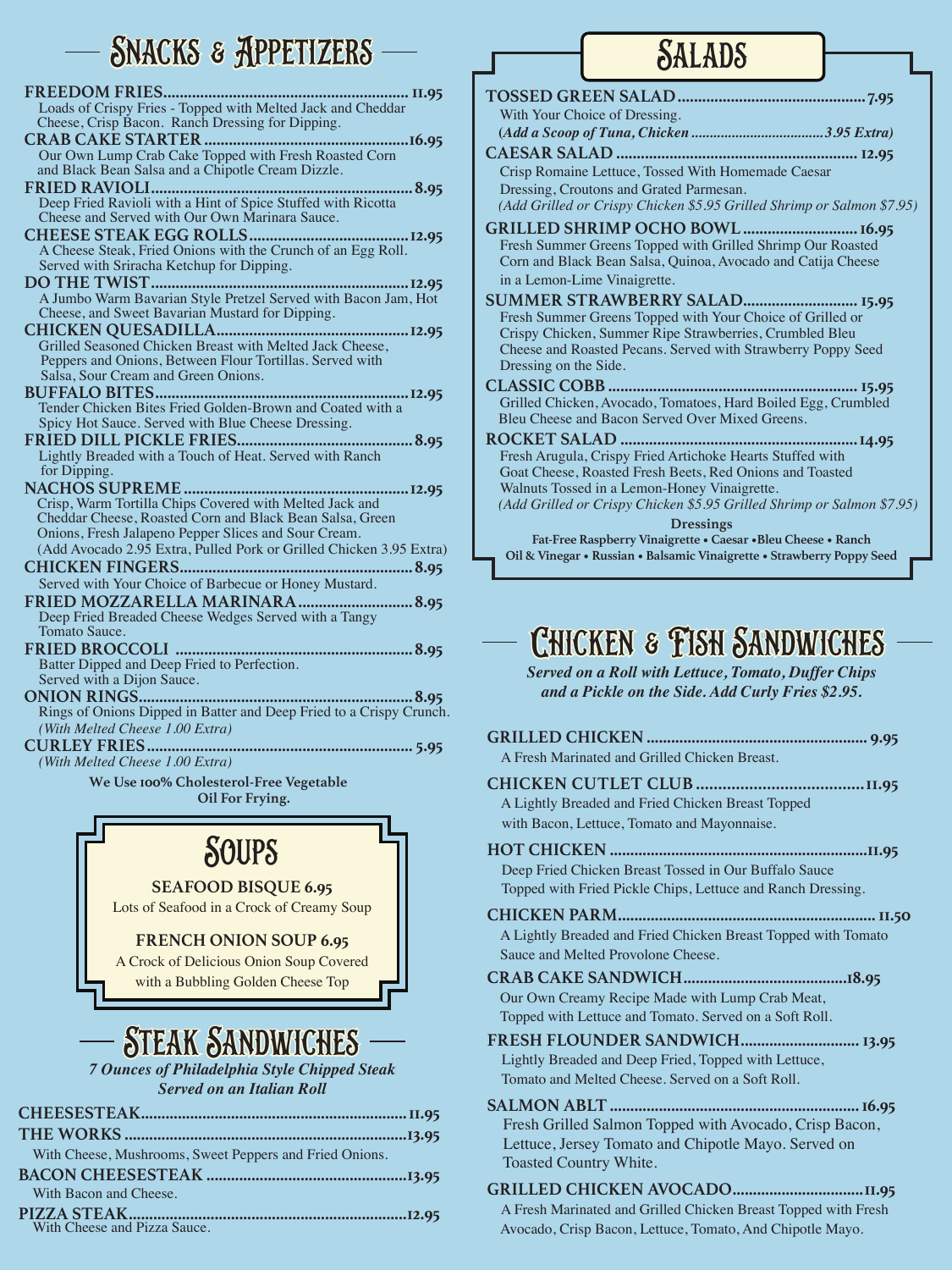| Grilled Chicken Breast Wrapped with Sauteed Peppers and                                                                                                                                                                                 | Crispy Chicken Wrapped with Fresh Mozzarella,                                                                                                                                                   |
|-----------------------------------------------------------------------------------------------------------------------------------------------------------------------------------------------------------------------------------------|-------------------------------------------------------------------------------------------------------------------------------------------------------------------------------------------------|
| Onions, Jack Cheese, and Spicy Mexican Salsa.                                                                                                                                                                                           | Bruschetta, Pesto and Lettuce.                                                                                                                                                                  |
| Sour Cream Served Upon Request.<br>Grilled Chicken Breast Wrapped with Romaine<br>Lettuce, Parmesan Cheese and Caesar Dressing.<br>Tender Crispy Chicken Breast Wrapped with Bacon,<br>Lettuce, Tomato, Jack Cheese and Ranch Dressing. | Crispy Chicken Tenders Wrapped with Bleu Cheese<br>Chunks, Lettuce and Buffalo Sauce.<br>Grilled Chicken Wrapped with Avocado, Black Bean and<br>Roasted Corn Salsa, Lettuce and Chipotle Mayo. |

Wrap-A-Rounds

### Gourmet Burgers

#### **MORE THAN A QUARTER POUND BURGER!**

*6 Ounces of Fresh Choice Beef Served with Lettuce, Tomato, Duffer Chips and Pickle. Add Curly Fries \$2.95.*

|                                          | Topped With BBQ Pulled Pork, Cheddar Cheese and an Onion Ring. |
|------------------------------------------|----------------------------------------------------------------|
|                                          |                                                                |
| With Crisp Bacon and Bleu Cheese.        | It's Just Plants Doing the Impossible! Topped with Arugula,    |
|                                          | Roasted Tomatoes and Fresh Avocado.                            |
| With Taylor Pork Roll And Melted Cheese. |                                                                |

### Deli Sandwiches

*All Deli Sandwiches are Accompanied by Lettuce, Tomato, a Kosher Dill Pickle and Your Choice of Homemade Potato Salad or Duffer Made Chips*

| Corned Beef, Sauerkraut, Russian Dressing and Melted  |  |
|-------------------------------------------------------|--|
| Swiss Cheese, Served Open Faced on Toasted Rye Bread. |  |
|                                                       |  |
| Roast Beef au Jus with Mushrooms and Melted Cheese,   |  |
| Served Open Faced on a Roll with                      |  |
| Horseradish Sauce (Served Upon Request).              |  |
| <b>DAUBLE DEAIZER ALLIB</b>                           |  |

- **DOUBLE DECKER CLUB................................................12.95** Turkey, Roast Beef, or Chicken Salad with Bacon, Lettuce, Tomato and Mayo on Your Choice of Toast.
- **TUNA MELT.......................................................................12.95** Tuna Fish Salad with Melted Cheese, Served Open Faced on a Roll.

**CHICKEN SALAD MELT.................................................13.95** Chicken Salad, Bacon and Melted Monterey Jack Cheese, Served Open Faced on a Roll.

**HOT ROAST BEEF ............................................................13.95** Served au Jus on a Roll with Horseradish Sauce on the side.

### Totally Tacos Dude

Choice of Grilled Mahi Mahi or Pulled Pork, or Grilled Shrimp (\$3.00 Extra) Shredded Cabbage, Black Bean and Roasted Corn Salsa, Avocado, Chipotle Cream and Topped with Fresh Cilantro. Served in a Flour Tortilla.

**TUNA SALAD\*..................................................................... 11.95** Solid White Albacore Tuna, Crispy Celery, Hard Boiled Egg and Mayo **CHICKEN SALAD\*..............................................................12.95** 100% Chicken Breast, Crispy Celery, Shredded Carrots and Mayo **GRILLED CHEESE................................................................7.75** *(Add Bacon \$2.95 Add Tomato \$1.00)* **BACON, LETTUCE & TOMATO .......................................9.95** Bacon, Lettuce, Tomato, and Mayo

*(Add Avocado \$1.75)*

**\*SERVED ON YOUR CHOICE OF A ROLL, RYE, WHOLE WHEAT, WHITE BREAD** *CROISSANT OR GLUTEN FREE WRAP \$1.50 EXTRA* **With Cheese 1.50 Extra**

### Pulled Piggy Sandwich

Slow Roasted Pulled Pork with Our Own BBQ Sauce Topped Off with an Onion Ring and Our Cole Slaw on the Side.

**\$12.95**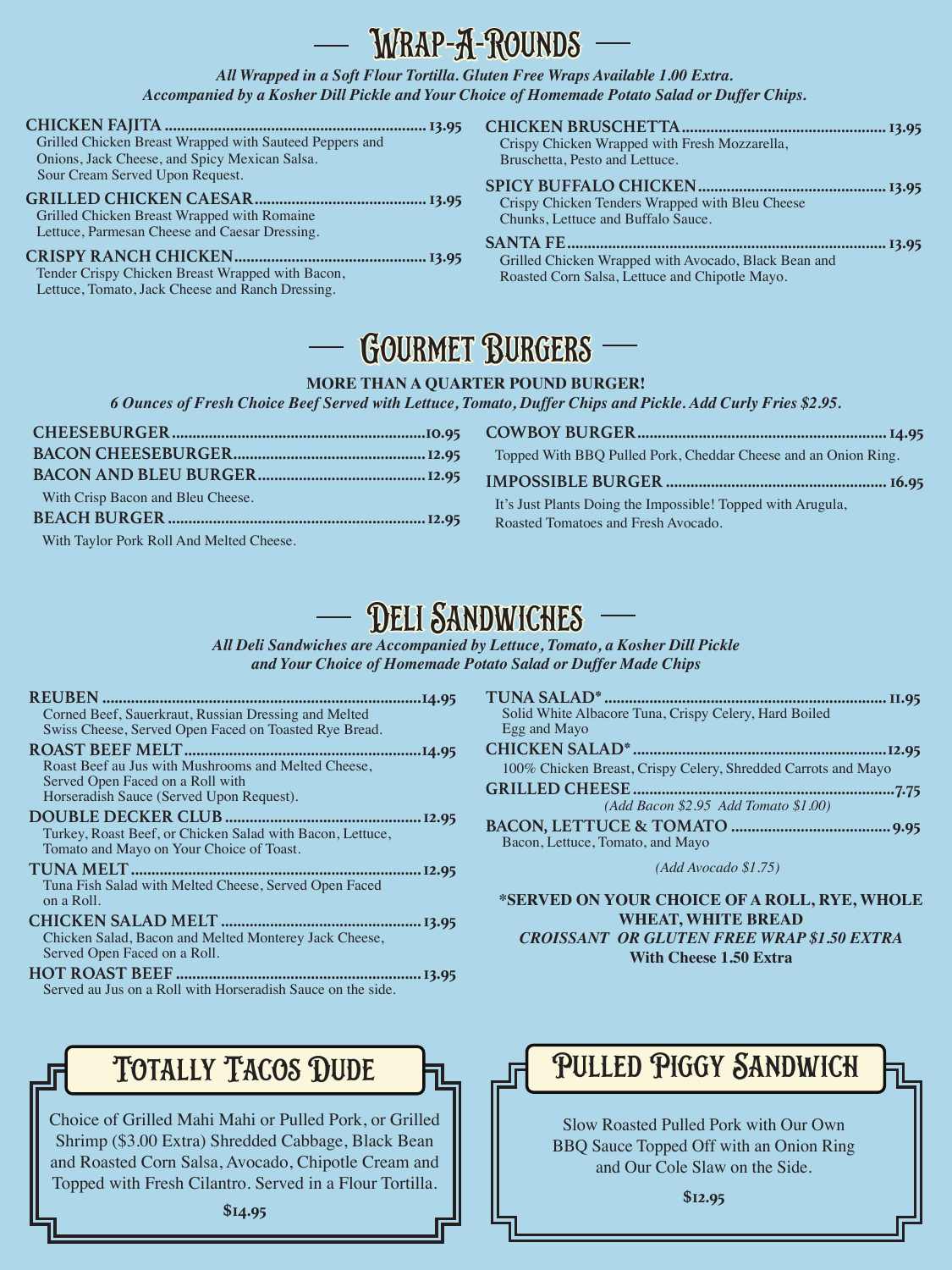#### *All of Our Dinners are Served with a House Salad*

DINNERS

**SERVED FROM 4:00 P.M. TO 9:30 P.M.**

#### **FISH & CHIPS 16.95**

Yuengling Battered Haddock, Seasoned Waffle Fries and Remoulade Sauce for Dipping.

#### **GRILLED SALMON 26.95**

Fresh Salmon Served over Quinoa topped with a Roasted Corn and Black Bean Salsa.

#### **FRIED SHRIMP 24.95**

Delicious Large Shrimp, Breaded and Deep Fried. Served with Seasoned Waffle Fries and Homemade Cole Slaw.

#### **CRAB CAKES 28.95**

Our Own Creamy Recipe, Made with Lump Crab Meat, Fried to Perfection.Served with Seasoned Waffle Fries and Jersey-Fresh Corn on the Cob.

#### **MOM'S MEATLOAF 16.95**

Comfort Food at it's Best!"Duffermade" Traditional Loaf of Ground Beef, Pork and Veal served over Mashers with Homemade Gravy and Jersey-Fresh Corn on the Cob.

#### **CHICKEN CAPRI 22.95**

Grilled Chicken Breast Topped with Fresh Mozzarella, Bruschetta and a Balsamic Glaze Drizzle. Served over Homemade Mashed Potatoes.

#### **CHICKEN MILANESE 22.95**

A Crispy Hand-Breaded Cutlet topped with Bright & Lemony Arugula Salad and Ribbons of Parmesan Cheese. Served over Homemade Mashed Potatoes.

#### **CHICKEN PARMIGIANA 22.95**

A Crispy Hand-Breaded Cutlet, covered in Homemade Marinara Sauce and Melted Italian Cheeses. Served over Pasta.

### SUNDAY SPECIAL

**Served on Sundays Only**

#### **ROASTED TURKEY & STUFFING WAFFLE 16.95**

A Crispy Stuffing Waffle, Oven Roasted Turkey Breast, Our Mashed Potatoes, Gravy, Fresh Veggie and Cranberry Sauce.

### **KIDDIE CORNER**

*All children 12 and under.*

#### **SLUSHIE SENSATIONS! \$4.95**

*Includes a Crazy Straw to Take Home.*

**SLUSHIE SHIRLEY** A Frozen Cherry Concoction.

**SLUSHIE OCEAN** A Frozen Wave of Blue Raspberry with a School of Swedish Fish.

#### **SLUSHIE TWIST**

A Frozen Twist of Cherry and Blue Raspberry Flavors Topped with Gummie Worms.

| <b>Includes French Fries. Served on a Duffer's Flyer to Take</b><br>to the Beach for Hours of Sun 'n Fun! |  |
|-----------------------------------------------------------------------------------------------------------|--|

Jersey Corn, Mashed Potatoes, and Mac & Cheese are available during Dinner Hours...............................99¢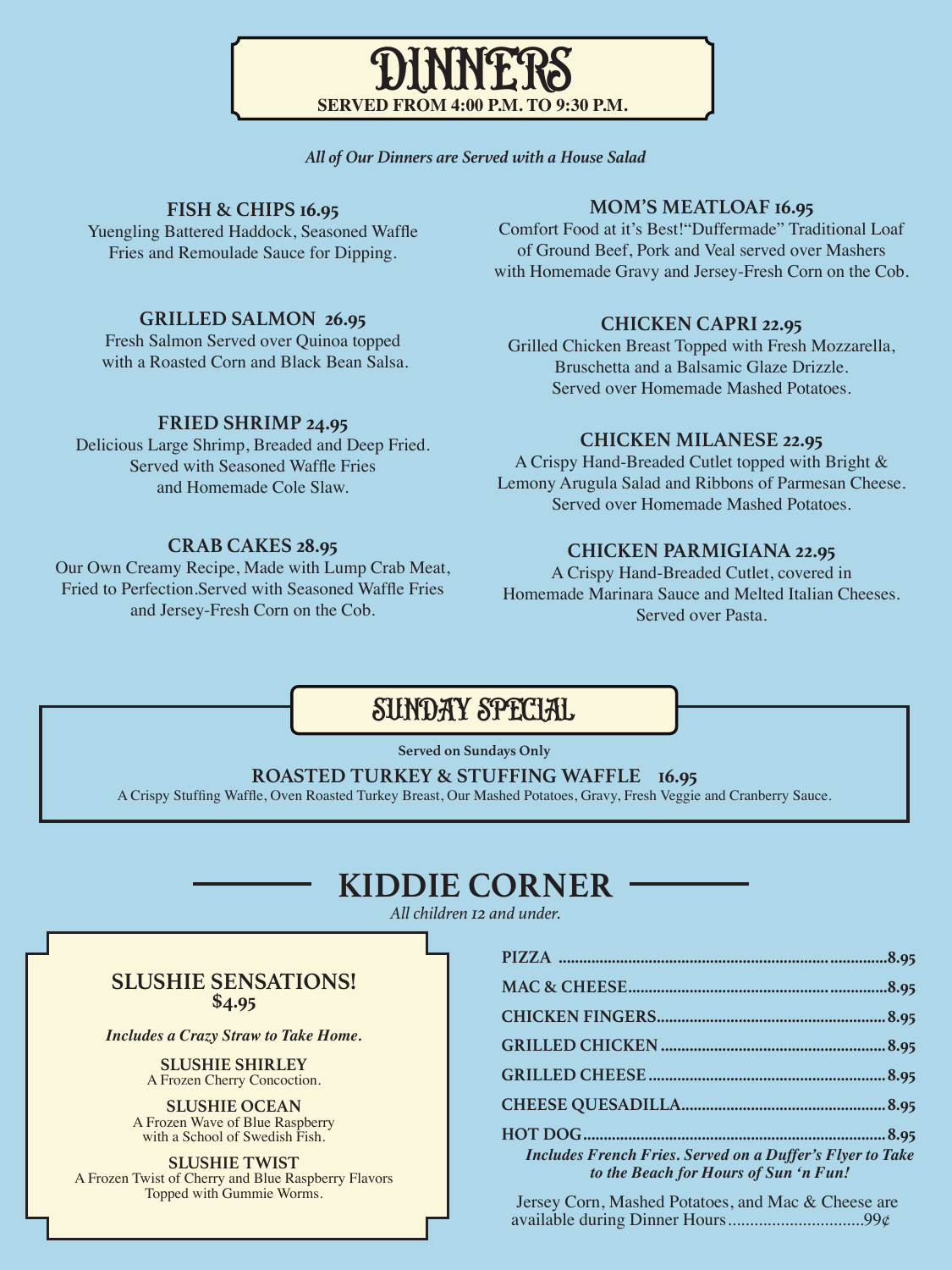GOOD MORNING!

### Specialty Breakfasts

(§) Gluten - Free Bagels and Wraps Available 1.50 Extra

**GOOD MORNING WRAP ...................................................................................................................................................... 10.95** Egg Whites, Turkey Sausage, Baby Spinach, House-roasted Tomatoes and Fresh Mozzarella, all wrapped in a flour tortilla. Served with Potato Pancakes **BREAKFAST BURRITO.......................................................................................................................................................... 10.95** A Warm Flour Tortilla Wrapped Around Scrambled Eggs, Chunks of Chorizo, Black Bean and Roasted Corn Salsa, Avocado and Jack Cheese Served with a Side of Sour Cream and Potato Pancakes. **SUNRISE CROISSANT ........................................................................................................................................................... 10.95** Our Freshly Baked Croissant Filled with Fluffy Scrambled Eggs, Crisp Bacon, Sundried Tomatoes and Melted Provolone Cheese. Served with Potato Pancakes. **CROISSANT ABLT................................................................................................................................................................... 10.95** Our Delicious Croissant stuffed with Fresh Avocado, Bacon, Lettuce, Tomato and Topped with a Fried Egg. Served with Potato Pancakes. **HEARTY MAN'S ........................................................................................................................................................................ 11.95** Three Eggs (any style), Choice of Meat (Ham, Bacon, Pork Roll, Sausage or Turkey Sausage), Potato Pancakes and Jelly. **CHIPPED BEEF ON TOAST.....................................................................................................................................................11.95** Fresh Chipped Beef in a Rich Cream Sauce, Served Over Toast Points with Potato Pancakes. Mr. Long's Favorite - Always on Sundays! **AVOCADO TOAST......................................................................................................................................................................8.95** Multi-Grain Bread Topped with Fresh Avocados, Tomato Bruschetta, Fresh Basil, Cracked Pepper and Sea Salt. Add an Egg **2.00 extra. DAYBREAK QUESADILLA .....................................................................................................................................................10.95** Scrambled Eggs, Jack Cheese, Black Beans and Avocado between a Grilled Tortilla Topped with Salsa, Sour Cream and Green Onions.

**DUFFER EGGWICH .....................** Choice of Toasted English Muffin, Bagel or Croissant Topped with Bacon, Sausage, Turkey Sausage, Ham or Pork Roll, Fried Egg and Melted Cheese. Served with Potato Pancakes.

#### **BREAKFAST BERRY SPLIT**

A Split Banana with Greek Yogurt, Fresh Berries, Granola and a Drizzle of Honey.

**7.95**

#### **BERRY BANANA ACAI BOWL**

Sambazon Acai Sorbet Topped with Berries, Banana Slices, Granola, and a Drizzle of Honey. Add Nutella or Peanut Butter 1.00 Extra

**11.95**

### **FRESH SUMMER FRUIT CUP**

A Mix of Seasonal Fruit

**5.95**

### Fresh Country Eggs

*Served with Potato Pancakes and Toast with Butter and Jelly Choice of Bagel or English Muffin ..................... 1.95 Extra*

- **ONE EGG (any style) ................................................................ 5.95** Served with Bacon, Sausage, Turkey Sausage, Ham or Pork Roll **3.50 Extra.**
- **TWO FRESH EGGS (any style)..............................................6.95** Served with Bacon, Sausage, Turkey Sausage, Ham or Pork Roll **3.50 Extra.**

#### **REVEILLE SPECIAL 9.95**

It Makes Getting Up In The Morning Worthwhile! Two Eggs (Any Style), 2 Pancakes, Bacon & Sausage (Toast Not Included)

#### **SWEDISH PANCAKES (Crepes) Thin Egg Rich Pancakes 9.95**

Topped with Whipped Butter and Served with Apple, Blueberry, Lingonberry or Strawberry Topping.

#### **Turn the page for more breakfast selections!**